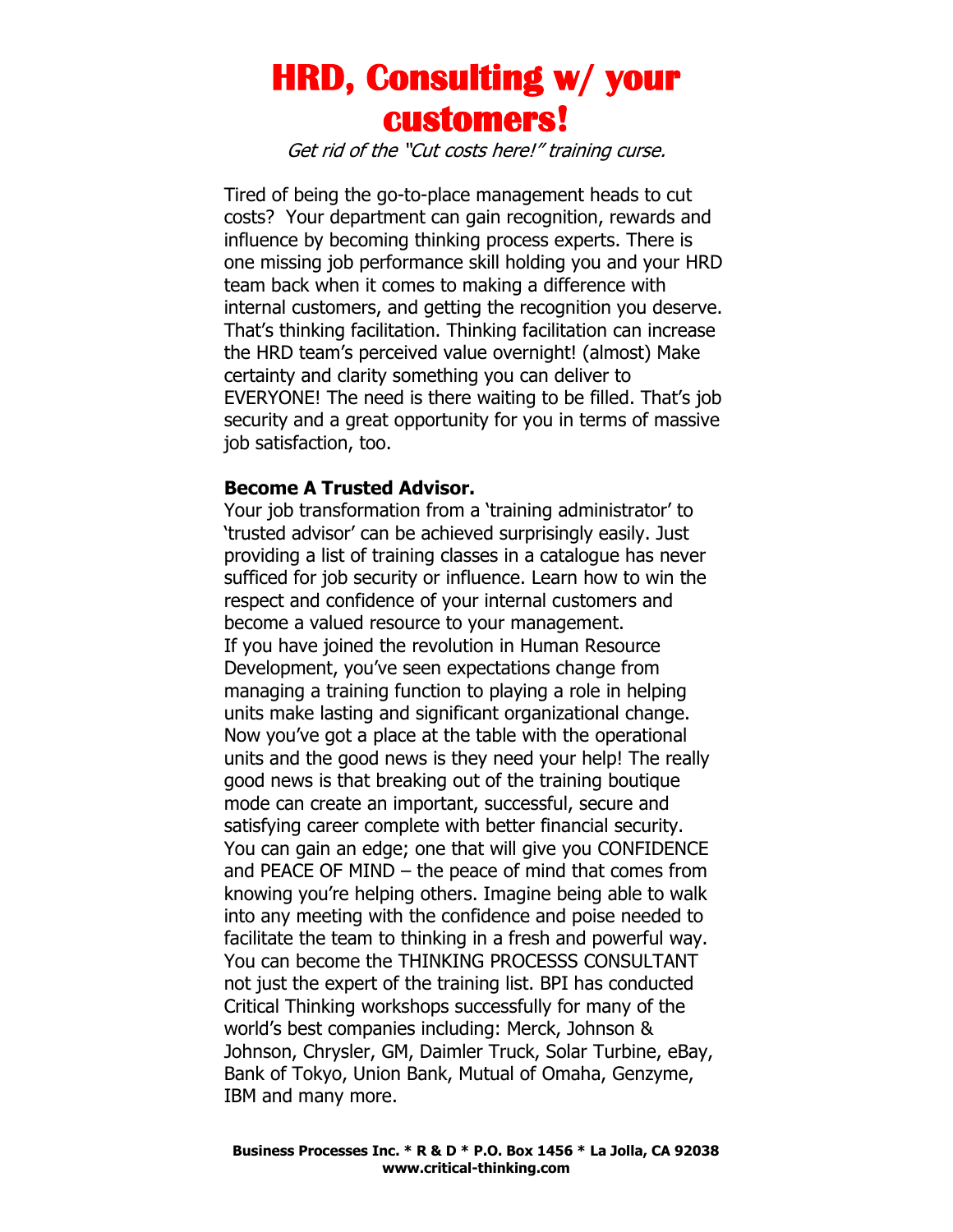## **HRD, Consulting w/ your customers!**

Here's what many HRD & TRAINING leaders say about these tools:

"I am amazed at the power contained in just a few good questions!" - Talent Development consultant – Banking Corporation

"Much more satisfying. We now work facilitating a deep understanding of reality." - HRD consultant – Manufacturing Organization

"We are getting involved early making a difference in how each project is done from the beginning." - Training Director – Pharmaceutical Company

"We often get involved facilitating problem solving or decision making teams. Thank YOU! We needed this! PERFECT" - HRD Director – Hi Tech Systems Company

"Work is much more fun & interesting. I am excited about really making a difference." - Training consultant – Insurance Company

"We used to be very reluctant to push back when a unit demanded a training solution to an incentive problem but now we can help them think it all through convincing themselves of the right thing to do and earning full buy-in." - Talent Development Manager – Telecom Company

TWO WORKSHOP OPTIONS: Host the BPI Critical Thinking: **Consulting w/ Your Customer** Workshop for your HRD staff so all can learn the processes for leading others from confusion to clarity. Become recognized as valued internal resource in the bargain.

Alternatively, offer a standard **[Critical Thinking for](http://www.critical-thinking.com/workshops/critical-thinking-for-leaders)  [Leaders](http://www.critical-thinking.com/workshops/critical-thinking-for-leaders)** workshop for some of your internal customers and have key members of your HRD staff attend to learn these same processes. Is this training for you and your staff? Explore the videos on our website or try one of our